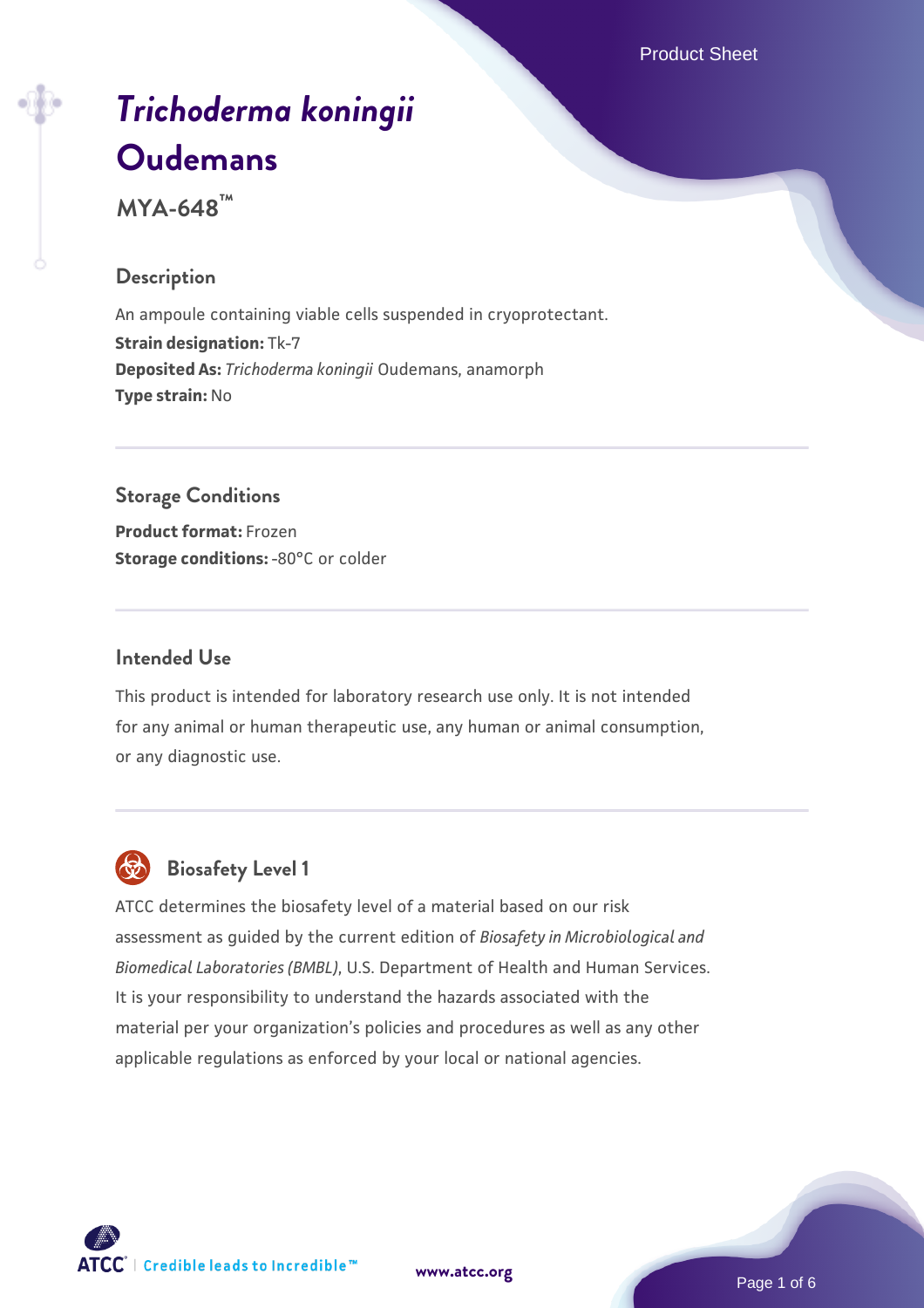### **[Trichoderma koningii](https://www.atcc.org/products/mya-648) [Oudemans](https://www.atcc.org/products/mya-648) Product Sheet MYA-648**

ATCC highly recommends that appropriate personal protective equipment is always used when handling vials. For cultures that require storage in liquid nitrogen, it is important to note that some vials may leak when submersed in liquid nitrogen and will slowly fill with liquid nitrogen. Upon thawing, the conversion of the liquid nitrogen back to its gas phase may result in the vial exploding or blowing off its cap with dangerous force creating flying debris. Unless necessary, ATCC recommends that these cultures be stored in the vapor phase of liquid nitrogen rather than submersed in liquid nitrogen.

# **Certificate of Analysis**

For batch-specific test results, refer to the applicable certificate of analysis that can be found at www.atcc.org.

# **Growth Conditions**

**Medium:**  [ATCC Medium 323: Malt agar medium](https://www.atcc.org/-/media/product-assets/documents/microbial-media-formulations/3/2/3/atcc-medium-323.pdf?rev=58d6457ee20149d7a1c844947569ef92) **Temperature:** 25°C

# **Handling Procedures**

**Frozen ampoules** packed in dry ice should either be thawed immediately or stored in liquid nitrogen. If liquid nitrogen storage facilities are not available, frozen ampoules may be stored at or below -70°C for approximately one week. **Do not under any circumstance store frozen ampoules at refrigerator freezer temperatures (generally -20°C)**. Storage of frozen material at this temperature will result in the death of the culture.

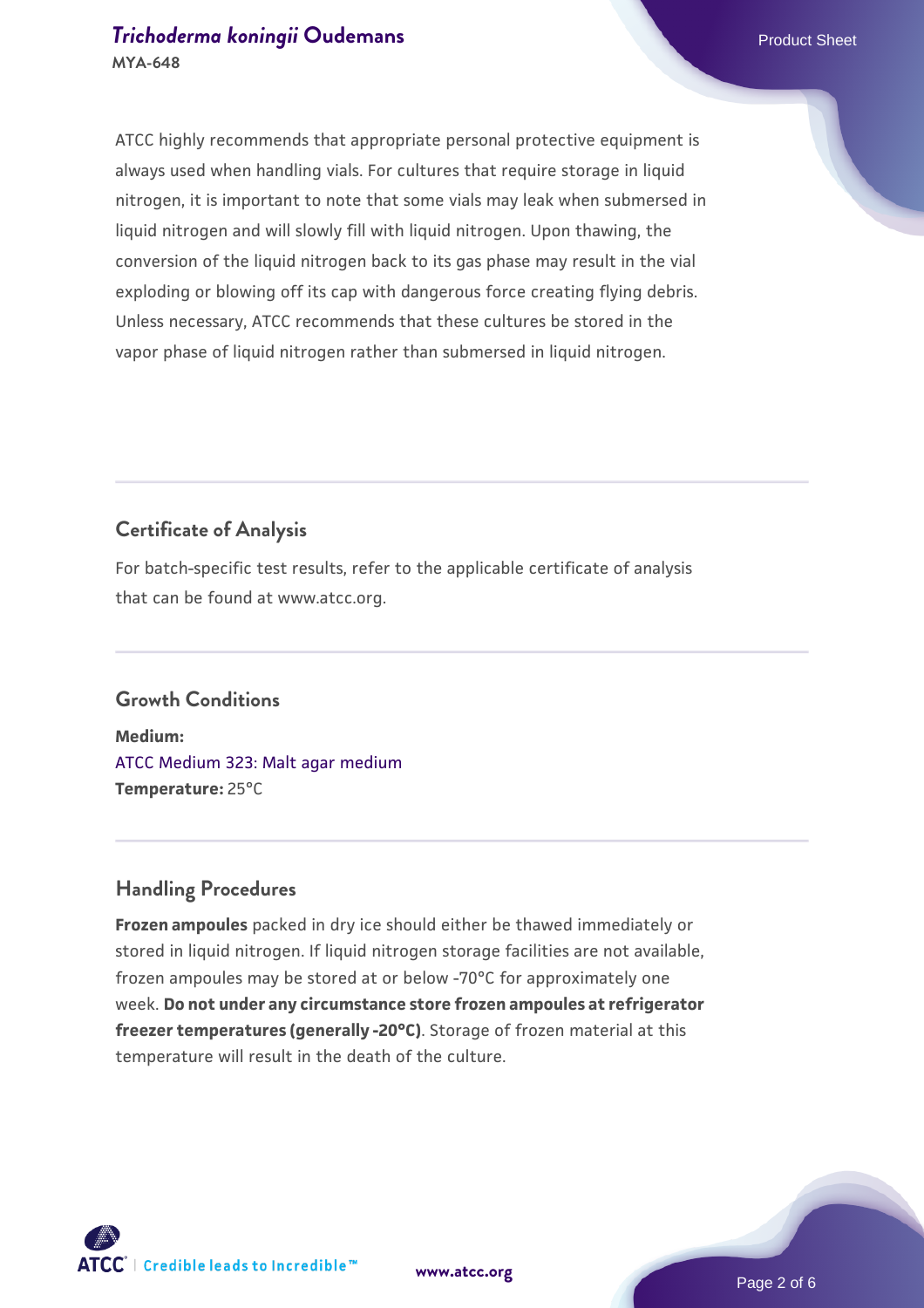#### **[Trichoderma koningii](https://www.atcc.org/products/mya-648) [Oudemans](https://www.atcc.org/products/mya-648) Product Sheet MYA-648**

- 1. To thaw a frozen ampoule, place in a **25°C to 30°C** water bath, until just thawed **(approximately 5 minutes)**. Immerse the ampoule just sufficient to cover the frozen material. Do not agitate the ampoule.
- 2. Immediately after thawing, wipe down ampoule with 70% ethanol and aseptically transfer at least 50 µL (or 2-3 agar cubes) of the content onto a plate or broth with medium recommended.
- 3. Incubate the inoculum/strain at the temperature and conditions recommended.
- 4. Inspect for growth of the inoculum/strain regularly for up to 4 weeks. The time necessary for significant growth will vary from strain to strain.

#### **Notes**

Additional information on this culture is available on the ATCC web site at www.atcc.org.

# **Material Citation**

If use of this material results in a scientific publication, please cite the material in the following manner: *Trichoderma koningii* Oudemans (ATCC MYA-648)

# **References**

References and other information relating to this material are available at www.atcc.org.

#### **Warranty**

The product is provided 'AS IS' and the viability of ATCC<sup>®</sup> products is warranted for 30 days from the date of shipment, provided that the

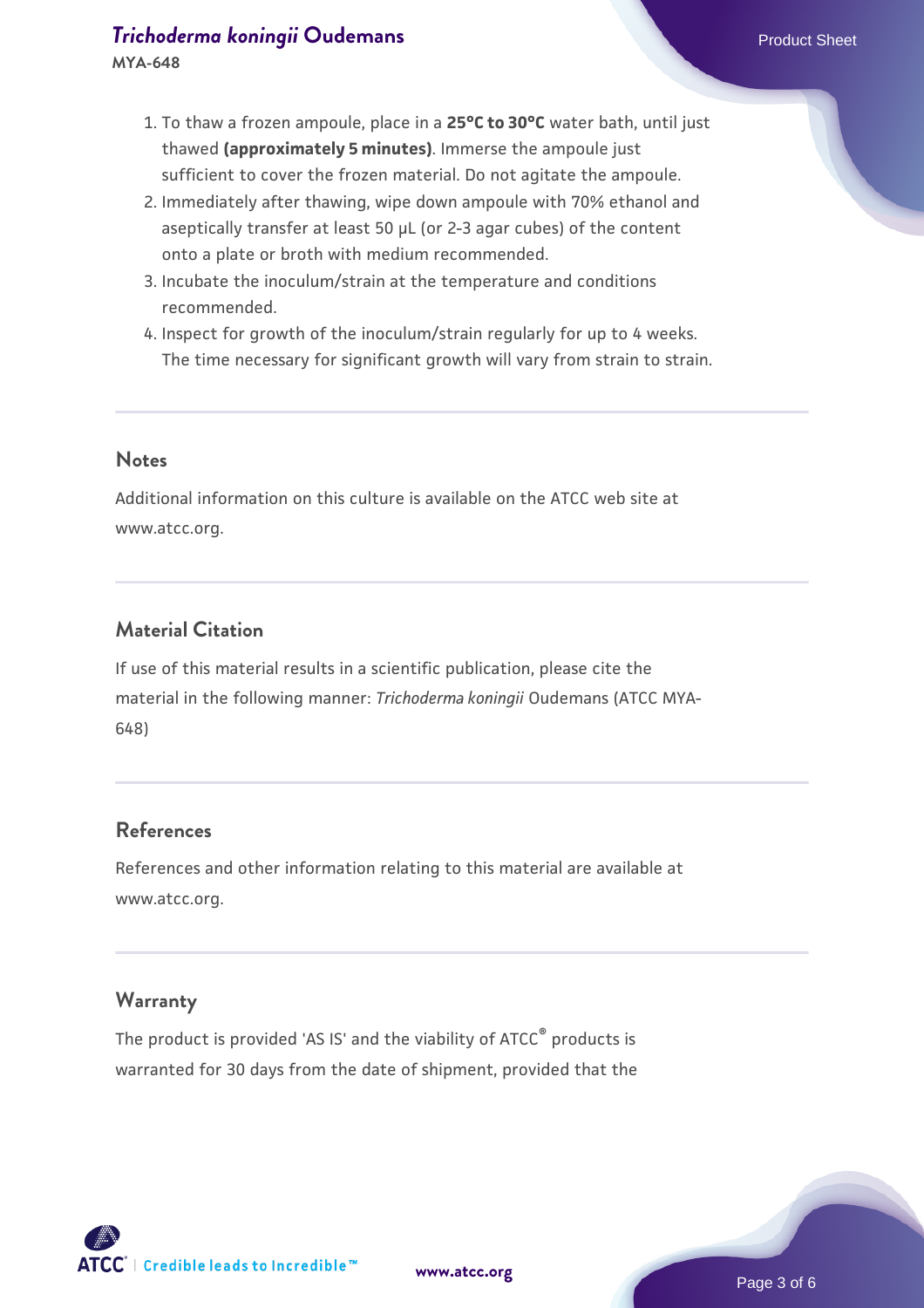#### **[Trichoderma koningii](https://www.atcc.org/products/mya-648) [Oudemans](https://www.atcc.org/products/mya-648) Product Sheet MYA-648**

customer has stored and handled the product according to the information included on the product information sheet, website, and Certificate of Analysis. For living cultures, ATCC lists the media formulation and reagents that have been found to be effective for the product. While other unspecified media and reagents may also produce satisfactory results, a change in the ATCC and/or depositor-recommended protocols may affect the recovery, growth, and/or function of the product. If an alternative medium formulation or reagent is used, the ATCC warranty for viability is no longer valid. Except as expressly set forth herein, no other warranties of any kind are provided, express or implied, including, but not limited to, any implied warranties of merchantability, fitness for a particular purpose, manufacture according to cGMP standards, typicality, safety, accuracy, and/or noninfringement.

#### **Disclaimers**

This product is intended for laboratory research use only. It is not intended for any animal or human therapeutic use, any human or animal consumption, or any diagnostic use. Any proposed commercial use is prohibited without a license from ATCC.

While ATCC uses reasonable efforts to include accurate and up-to-date information on this product sheet, ATCC makes no warranties or representations as to its accuracy. Citations from scientific literature and patents are provided for informational purposes only. ATCC does not warrant that such information has been confirmed to be accurate or complete and the customer bears the sole responsibility of confirming the accuracy and completeness of any such information.

This product is sent on the condition that the customer is responsible for and assumes all risk and responsibility in connection with the receipt, handling, storage, disposal, and use of the ATCC product including without limitation taking all appropriate safety and handling precautions to minimize health or environmental risk. As a condition of receiving the material, the customer



**[www.atcc.org](http://www.atcc.org)**

Page 4 of 6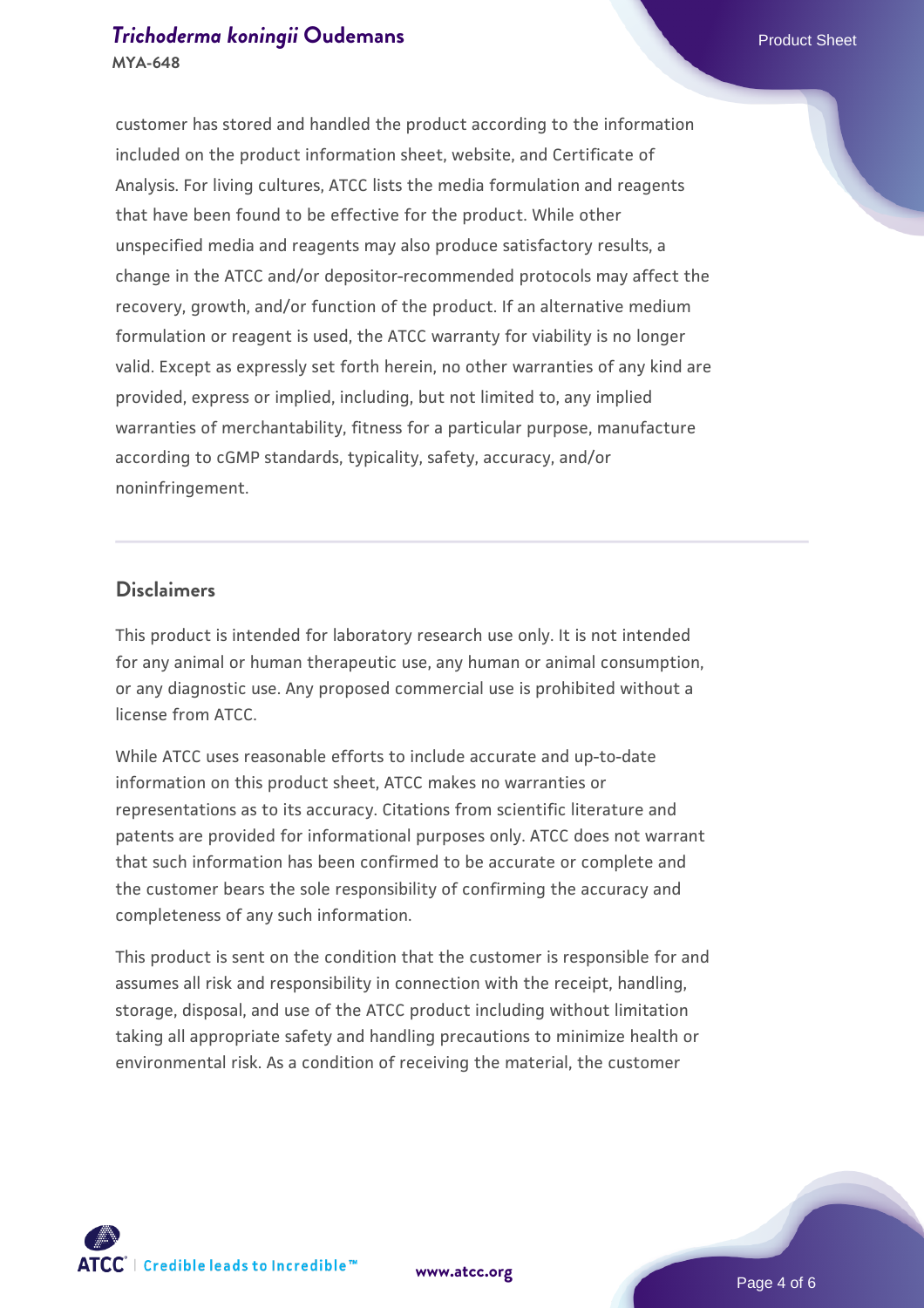agrees that any activity undertaken with the ATCC product and any progeny or modifications will be conducted in compliance with all applicable laws, regulations, and guidelines. This product is provided 'AS IS' with no representations or warranties whatsoever except as expressly set forth herein and in no event shall ATCC, its parents, subsidiaries, directors, officers, agents, employees, assigns, successors, and affiliates be liable for indirect, special, incidental, or consequential damages of any kind in connection with or arising out of the customer's use of the product. While reasonable effort is made to ensure authenticity and reliability of materials on deposit, ATCC is not liable for damages arising from the misidentification or misrepresentation of such materials.

Please see the material transfer agreement (MTA) for further details regarding the use of this product. The MTA is available at www.atcc.org.

# **Copyright and Trademark Information**

© ATCC 2021. All rights reserved. ATCC is a registered trademark of the American Type Culture Collection.

#### **Revision**

This information on this document was last updated on 2022-04-26

# **Contact Information**

ATCC 10801 University Boulevard Manassas, VA 20110-2209 USA US telephone: 800-638-6597 Worldwide telephone: +1-703-365-2700